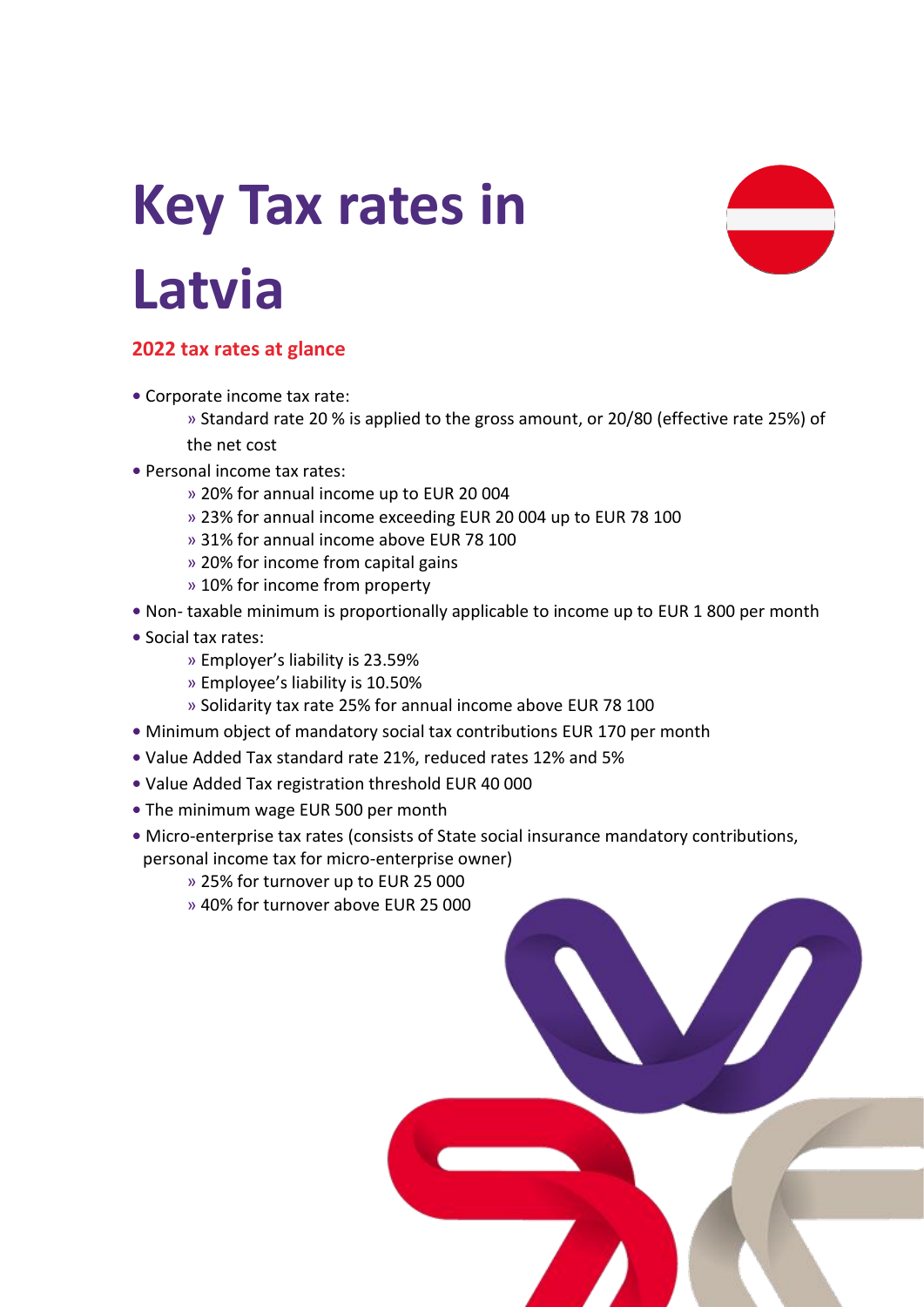

# **Key Latvian tax changes as of 2022**

# **Changes in the value added tax (hereinafter - VAT)**

- **•** From 01.01.2022 **VAT rate of 5%** is applicable to the supply of books, press and other mass media or publications issued in the form of printed matter or electronic publication, including online or by download.
- **•** From 01.01.2022 **VAT exemption takes place**, which applies to the legal land use rights (compulsory lease) and legal relationship between landowners and building owners.

### **Changes in the personal income tax (hereinafter - PIT)**

- **•** The maximum non-taxable minimum of PIT has been increased, the State Revenue Service (hereinafter – the SRS) announces the amount of the non-taxable minimum twice a year. From 01.01.2022 to 30.06.2022 the PIT-free minimum amounts to EUR 350 per month, and from 01.07.2022 - EUR 500 per month (in 2021 - EUR 300 per month).
- **• Advance payments of the PIT** for individuals that perform economic activities were abolished.
- **•** The **special tax regime for royalties** extended until 31.12.2022. During the transition period from 01.07.2021 to 31.12.2022 the recipient of royalty will be entitled to not register as a performer of economic activity, the payer of income will be obliged to withhold and pay taxes.
- **•** From 01.01.2022 the following are exempt from PIT:
	- » In addition to the employer's catering expenses covered, the employer's medical expenses up to EUR 480 per year (the amount includes both catering and medical expenses) are covered as well. These expenses are exempt from PIT only if such expenses are provided for in the collective agreement.
	- » The employee's expenses related to the teleoperation remote work (up to EUR 30 per month in 2022).

### **Changes in the corporate income tax (hereinafter - CIT)**

**• Interest payments.** CIT payers for the increased % payments made in the reporting year, beginning in 2021 and 2022 may include the increased % payments in operating expenses to the full extent.

If the increased interest payments in the reporting year exceed EUR 3 mil, taxpayers are still bound by the terms of increased interest payments in the reporting years 2021 and 2022.

# **Changes in the Social Contribution Tax (hereinafter - SSC) and in general in the social area**

**•** From 01.01.2022 the maximum amount of the **object** of **SSC** in 2022, 2023 and 2024 will be EUR 78 100 (in 2021 - EUR 62 800). **Payment of the sick leave,** as of 01.04.2022 the sick leave is paid by the state from the 10<sup>th</sup>

day of incapacity to work (currently - from the 11th day), i.e., the employer will pay the sickness benefit for 9 calendar days from his own funds (currently - 10).